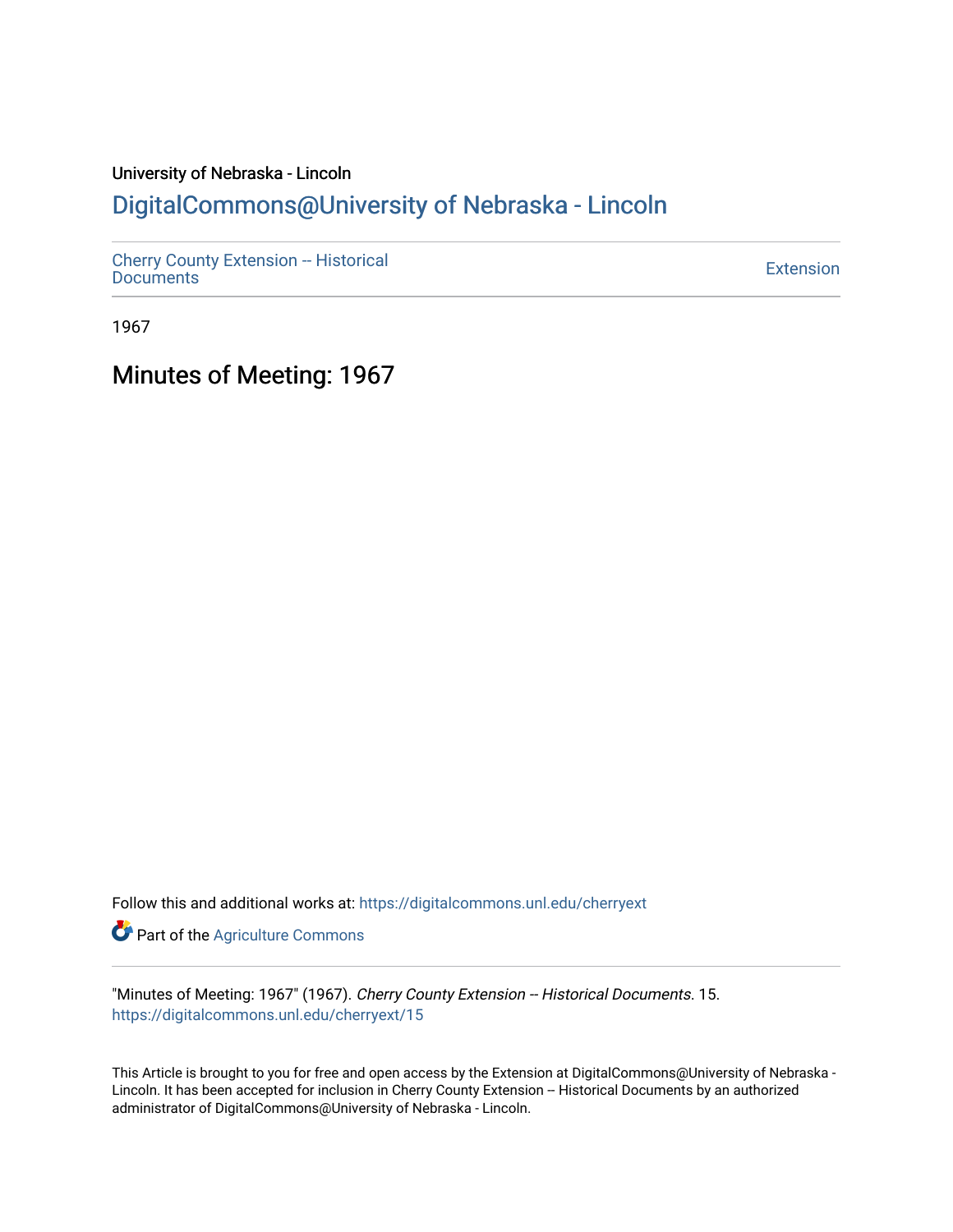#### Minutes

# CHERRY COUNTY EXTENSION BOARD MEETING

September 13, 1967 - 2:00 p.m., MDT

#### PRESENT: Jim Drinkwalter, Wm. Roesch, Edmund Ballard, Henry Fox, Agents Kime and Stokely

Meeting was called to order by Chairman Jim Drinkwalter. Minutes of the May 8, 1967, meeting were read and approved.

Agent Stokely gave the treasurer's report. Approved.

OLD BUSINESS:

1. Discussion on extension mileage for the agents and board members. It was previously approved to go to  $10\ell$  per mile. However, it was discovered the 1967 State Leg1slature had a bill to increase the mileage from 8¢ to lO¢ per mile. It was decided to wait to request lO¢ from the County Commissioners until this bill went into effect.

2. The board had gone on record as supporting the agent in sending to Cherry County cattlemen their progress in the rnarket cattle testing program. Since this was approved, the State Federal Veterinarian's Office has decided to send this information direct from their office.

NEW BUSINESS:

1. Nomination of Extension Board Members from Districts 4, 6 and 7 was held. Nominations from District 4 are:

> Tom McAlevy Jack Monroe Kenneth Simons

Lawrence Turner

Nominations from District 6 are:

Edmund Ballard

Mrs. Les (Ruthie) Harms

/

Bud Reece

## Tommy Miller

Nominations from District 7 are:

Mrs. Eldon (Harriett) Cozad Kenneth Marlatt Mrs. Paul (Thera) Hippe Ben Burdick

2. The 1968 Extension Program was discussed in the area of irrigation and beef cattle production testing.

:3. The Annual Combined Meeting with the Cherry Soil and Water Conservation District was discussed and a committee set up to work with the District on the meeting. The committee members are Tom McAlevy, Mrs. Wilbur Drybread, Aloid Hornan, and Agents Betty Kime and Harry Stokely.

4. Agents Kime and Stokely were granted professional leave to attend respective annual meetings of National Agents Organizations.

Meeting adjourned.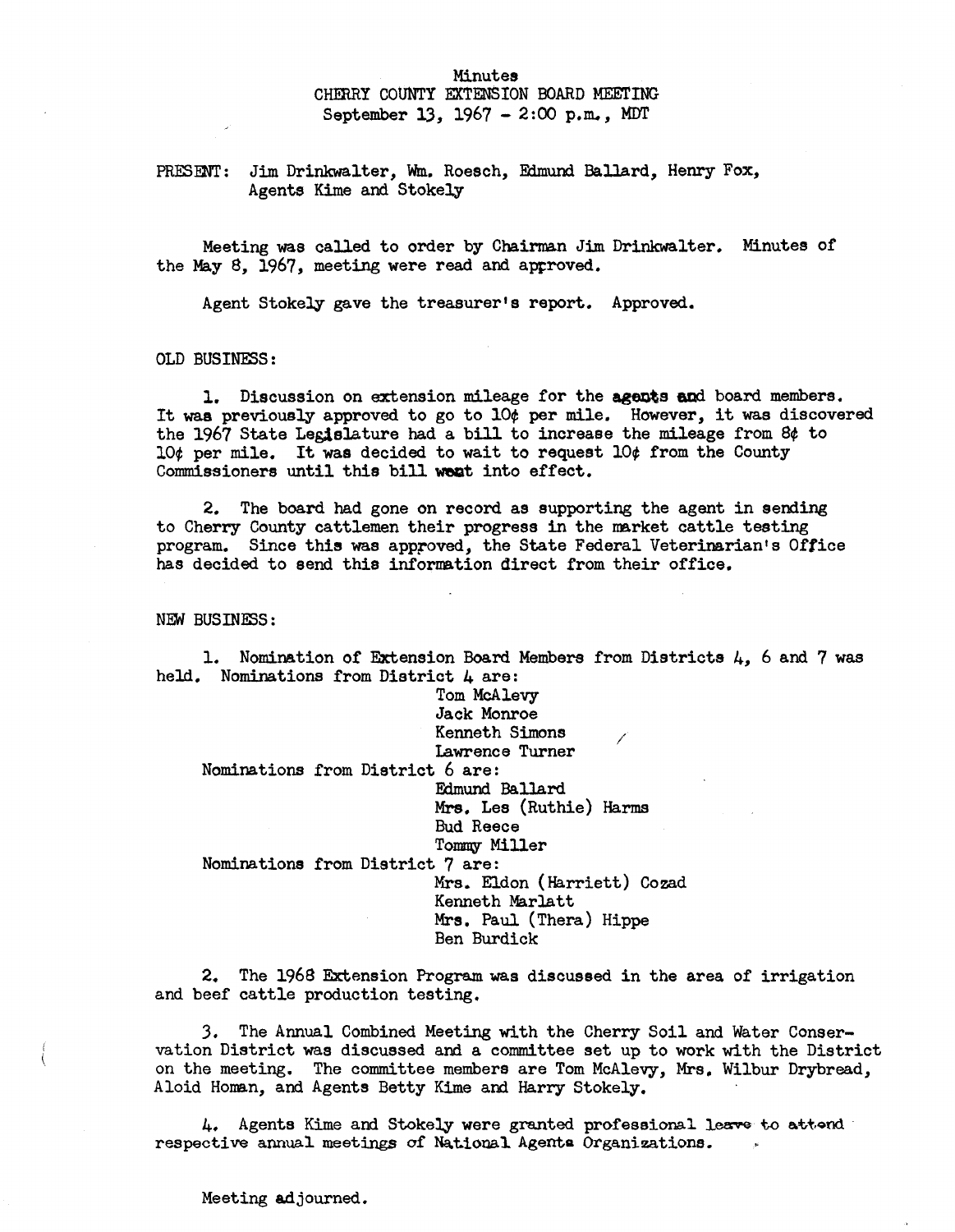1967 COMBINED ANNUAL MEETING EXPENSES

CHERRY COUNTY EXTENSION SERVICE AND CHERRY SOIL AND WATER CONSERVATION DISTRICT

| Extension Service and SWCD Mutual Expenses (to be divided):                                                                                                                                                   | Home Cafe $(174$ plates @ \$1.50 and \$6.53 sales tax)<br>St. Nicholas Catholic Church (rent and janitor fee)                                                                                                                                   |                    | \$267.53<br>25.00                                          |                      |
|---------------------------------------------------------------------------------------------------------------------------------------------------------------------------------------------------------------|-------------------------------------------------------------------------------------------------------------------------------------------------------------------------------------------------------------------------------------------------|--------------------|------------------------------------------------------------|----------------------|
| Stamped envelopes (99 mutual receivers @ \$.0584)                                                                                                                                                             |                                                                                                                                                                                                                                                 | TOTAL              | 5.78<br>\$298.31                                           |                      |
| <b>Extension Expenses:</b><br>Stencils (2 $\circ$ 25¢- $\frac{1}{2}$ Extension obligation)<br>Mutual expenses $(\frac{1}{2}$ of \$298.31)<br>Centerpieces (Extension's year to furnish)                       | Stamped envelopes (190 Ext. invitation receivers @ \$.0584)<br>Programs (250 $\circledcirc$ $\frac{1}{2}\phi$ $\cdot\frac{1}{2}$ Extension obligation, taken from stock)<br>Invitations (500 $\frac{1}{2}$ + Ext. obligation, taken from stock) | SUB TOTAL<br>TOTAL | \$11.10<br>0,25<br>0.00<br>0.00<br><u> 149.16</u><br>19,85 | \$160.51<br>\$180.36 |
| SWCD Expenses:<br>Programs (250 $\circledcirc \frac{1}{2}\phi - \frac{1}{2}$ SWCD obligation)<br>Invitations (500 $\frac{1}{2}$ $\frac{1}{2}$ SWCD obligation)<br>Mutual expenses $(\frac{1}{2}$ of \$298.31) | Stamped envelopes (211 SWCD invitation receivers @ \$.0584)<br>Stencils (2 @ 25¢ - $\frac{1}{2}$ SWCD obligation, taken from stock)                                                                                                             | <b>TOTAL</b>       | \$12,32<br>0.00<br>1.25<br>2.50<br>149.15                  | \$165.22             |

~~ Extension sent check to SWCD for \$162.41 before \$1.90 error in favor of SWCD was found. No adjustment was requested.

 $\sqrt{2}$ 

 $\sim$   $\tau$ 

 $\overline{1}$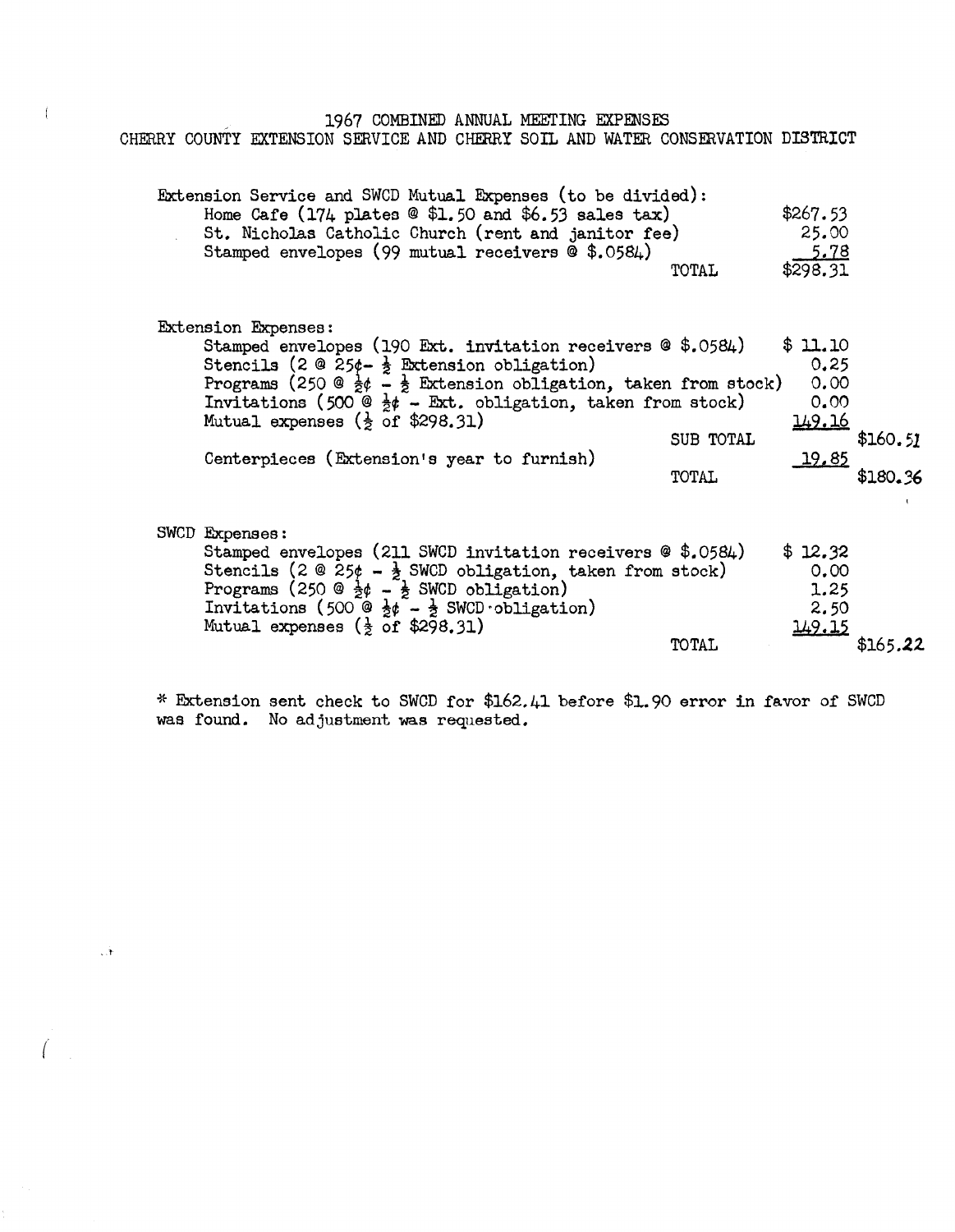#### Minutes CHERRY COUNTY EXTENSION BOARD MEETING May 8,  $1967 - 2:00$  p.m., MDT

#### PRESENT: Jim. Drinkwalter, Aloid Homan, Edmund Ballard, Henry Fox, Wm. Roesch, Mrs. John Burton, Agents Stokely and Kime

Meeting was called to order by Chairman Jim. Drinkwa1ter. Minutes of the January 18, 1967, meeting were read and approved. Agent Stokely gave the treasurer's report, which showed that the 1966-67 budget will show approximately \$500.00 not spent.

OLD BUSINESS:

The eligibility of citizens to vote in extension elections was not clarified because of the absence of Ray Russell.

#### NEW BUSINESS:

1. Agent Stokely discussed the matter of the Courthouse being closed on Saturday mornings.

2. Aloid Homan made the motion that the Extension Agent cooperate with State and Federal authorities in notifying Cherry County farmers and ranchers of their standing in the market cattle testing program. Motion was seconded by Edmund Ballard and carried.

3. The possibility of a bus for 4-H Camp was discussed. Mrs. Burton moved that 4-H campers get to Halsey on their own. Ed Ballard seconded the motion and it carried.

4. Wm. Roesch made a motion for the budget to allow funds for two additional (making a total of three)  $4-H$  members to go to Counsilor Camp and fees for District  $\mu$ -H Camp. Motion was seconded by Henry Fox and carried.

5. Agent Stokely explained the revised map showing the new divisions of the extension districts in Nebraska.

6. After much discussion concerning the 1967-68 budget, Wm. Roesch made the motion to accept the budget of \$11,080.00. Motion was seconded by Henry Fox and carried. A copy of the budget for 1967-68 fiscal year is attached to these minutes.

7. Edmund Ballard made the motion the mileage rate for the Agents and the Board Members be raised to 10¢ per mile, starting June 1, 1967. Motion was seconded by Aloid Homan and carried.

Meeting adjourned.

{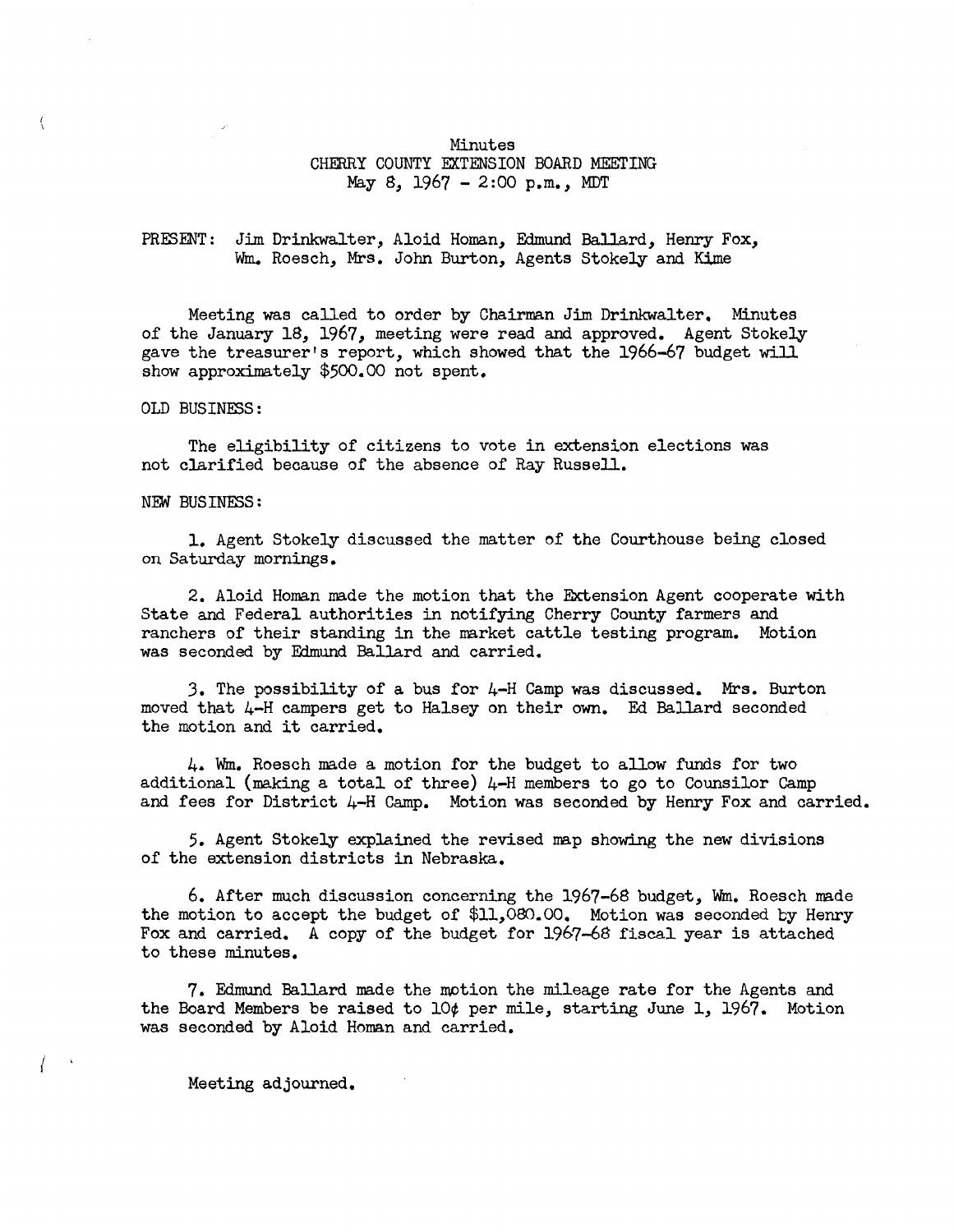# 1967-68 BUDGET<br>CHERRY COUNTY EXTENSION SERVICE

 $\sim 10^{-1}$ 

| Salary $\rightarrow$ Agent Chairman | $$1600,00$ $^{-}$     |
|-------------------------------------|-----------------------|
| Salary $-$ Home Agent               | 1020.00               |
| Salary - Mullen Office              | $1650,00$ $\sim$      |
| Salary - Office Ass't.              | 3300.00 -             |
| Travel                              | $1900,00 -$           |
| Supplies                            | $300.00$ $^{-1}$      |
| Express & Freight                   | $25.00 -$             |
| Postage                             | 150.00 $\sim$         |
| Telephone                           | $350.00 -$            |
| Repairs for Equipment               | $35.00 -$             |
| New Equipment                       | $150.00$ $\leq$       |
| Rent of Buildings                   | $100,00$ $^{-1}$      |
| Miscellaneous<br>TOTAL              | 500.00<br>\$11,080.00 |

 $\mathcal{L} = \mathcal{L} \mathcal{L}$  .

 $\Delta \Delta \sim 1$ 

 $\langle$